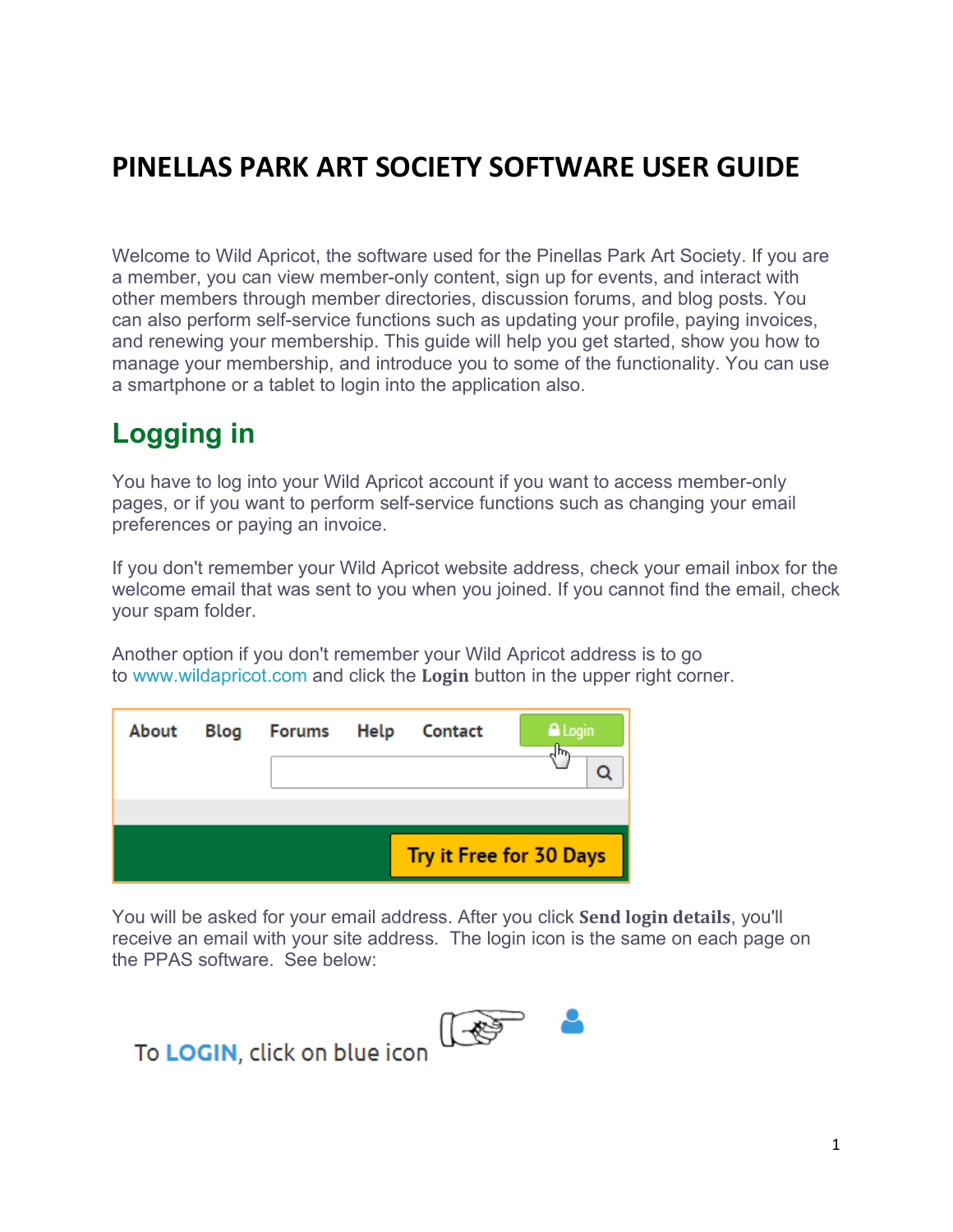Click on the blue icon to login on any page.

In the log in fields, you enter your Wild Apricot credentials – your email and password – then click the **Login** button.

If you do not remember your password, click the Blue login icon. **Forgot password** link below the blue icon when you click it. On the page that appears, you can enter your email address to receive a reset password link via email.

When you first log into Wild Apricot, you will be required to accept Wild Apricot's terms of use before proceeding.

| <b>Accept terms of use</b>                                                                    |  |
|-----------------------------------------------------------------------------------------------|--|
| I agree to terms of use for this website software<br>To log in you must agree to terms of use |  |
| <b>CONTINUE</b><br><b>CANCEL</b>                                                              |  |

After you log in, a message will appear with links in the bottom right corner if you have unpaid invoices or incomplete registrations, or are lapsed, overdue, or within a week of your renewal date.

| Balance due: \$80.00 |  |
|----------------------|--|
| Messages             |  |

You can click any of these links to resolve the corresponding issue.

## **Changing your password**

Passwords are automatically generated and emailed to you when join a Wild Apricot member site, register for an event, or make a donation. Passwords can also be set manually by your Wild Apricot site administrator.

You can change your password by clicking the **Change password** link that appears below or beside the link to your profile after you log into your Wild Apricot site.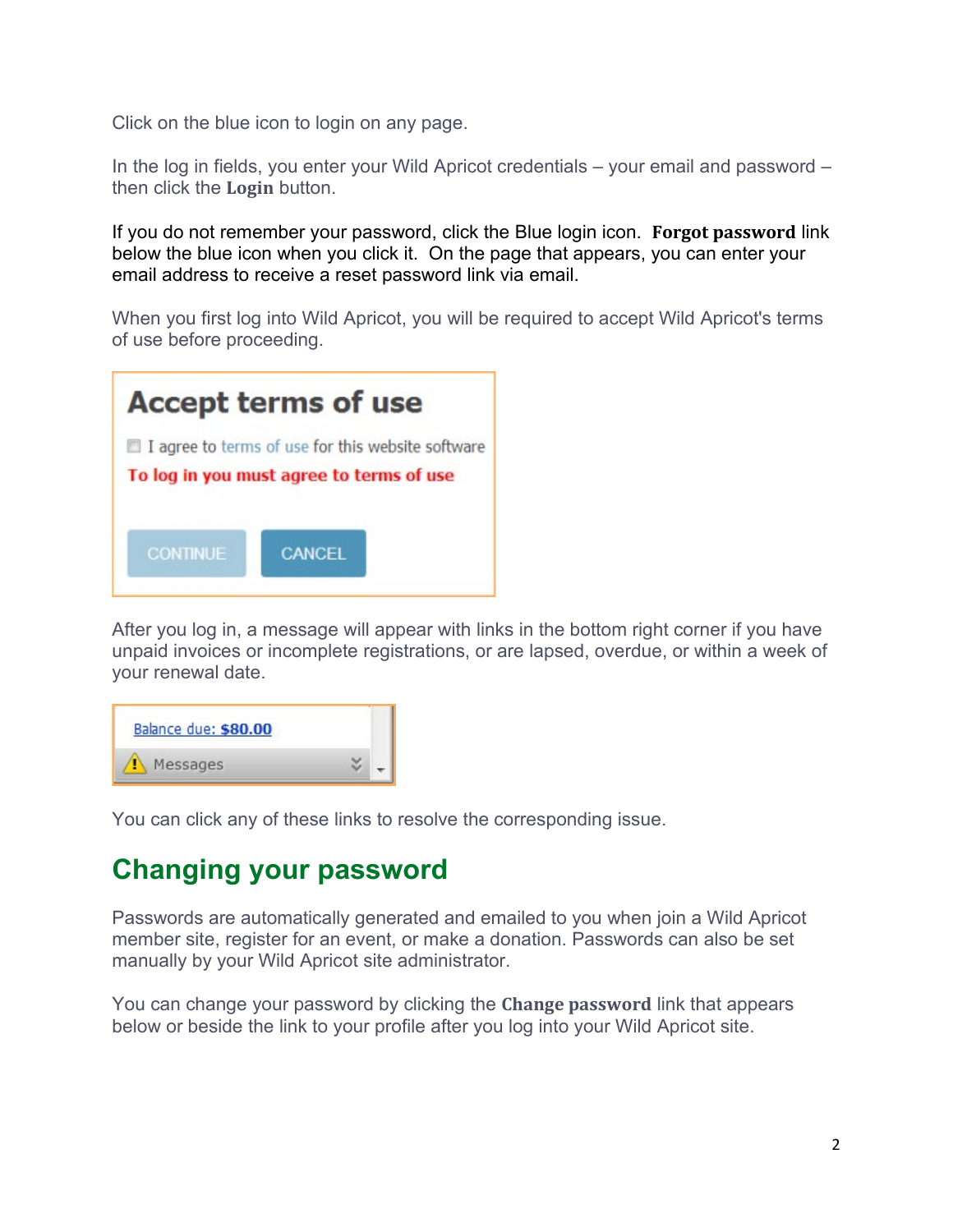| Steve Andrews Change password Log out |  |  |
|---------------------------------------|--|--|
|---------------------------------------|--|--|

On the screen that appears, you enter your current password, then the new password, and the new password again for confirmation.

| Change password                                                |                |  |
|----------------------------------------------------------------|----------------|--|
| Change password for Steve Andrews                              |                |  |
| * Current password<br>* New password<br>* Confirm new password | Cancel<br>Save |  |

### **Password requirements**

- Minimum of 7 characters
- Maximum of 50 characters
- Any combination of letters, numbers and characters (except spaces)

Passwords are case sensitive.

# **Updating your profile**

Information about you may be visible to other members on member directories, forum posts, and blog entries. You update your personal information from your member profile and control what information is visible to other members.

Once you are logged into your Wild Apricot account, a link will appear to your member profile. The link will appear as your name or as **View profile**.



From the **My profile** screen that appears, click the **Edit profile** button to update your personal information.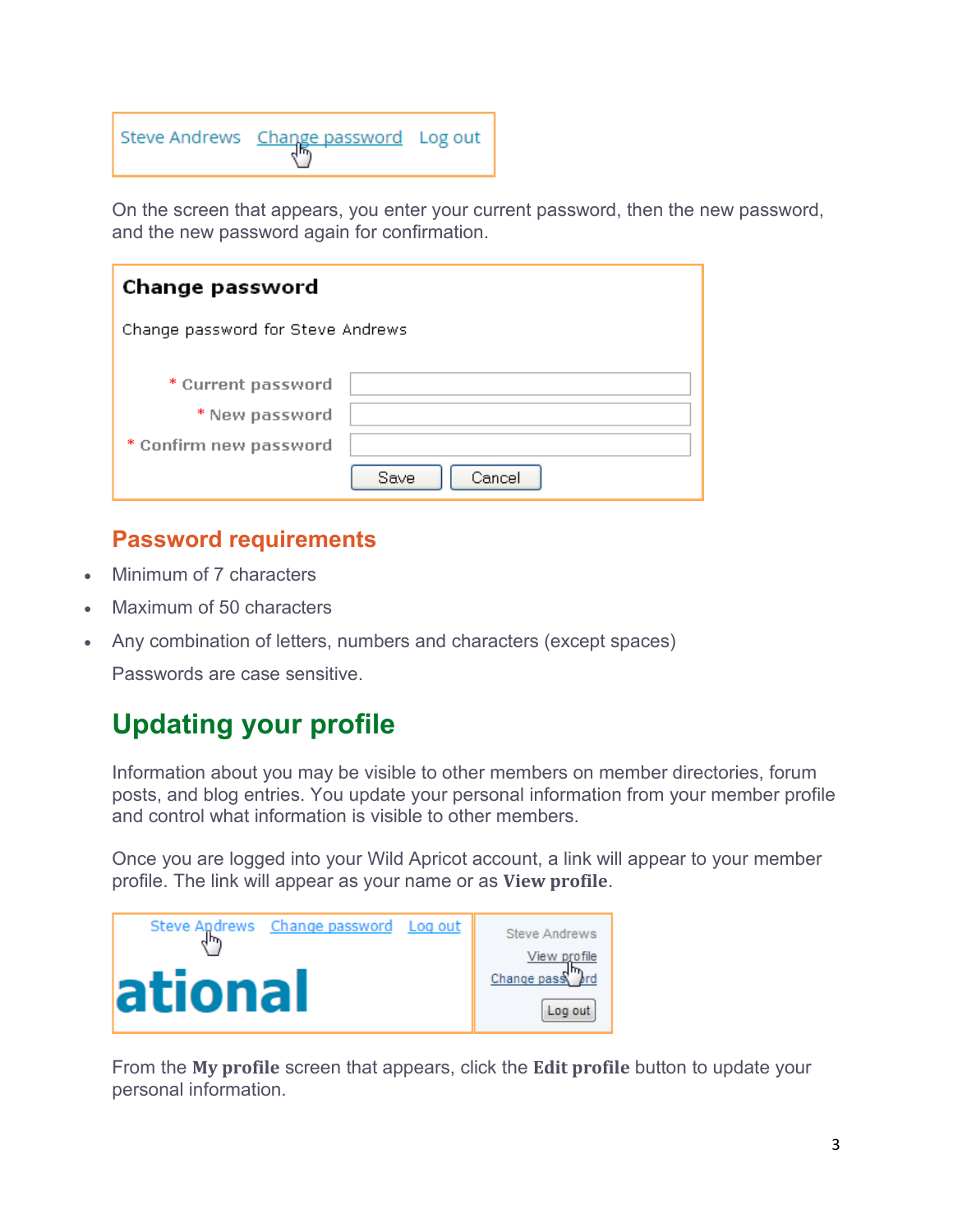| <b>My profile</b>                                |                                                                      |  |  |
|--------------------------------------------------|----------------------------------------------------------------------|--|--|
| Profile<br><b>Email subscriptions</b><br>Privacy |                                                                      |  |  |
| User ID                                          | 27161183 This field is generated automatically and cannot be changed |  |  |
| First name                                       | Steve                                                                |  |  |
| Last name                                        | Andrews                                                              |  |  |
| Email                                            | steve@wildapricot.com                                                |  |  |
| Phone                                            |                                                                      |  |  |
| City                                             | San Diego                                                            |  |  |
| State/Province                                   | California                                                           |  |  |
| Country                                          | <b>United States</b>                                                 |  |  |
| Job title                                        | Graphic designer                                                     |  |  |
| Cancel<br>Save<br>لى<br>م                        |                                                                      |  |  |

After you've made your changes, click the **Save** button to save them.

# **Changing your privacy settings**

You can control which information from your member profile will appear to other members on member directories, forum posts, and blog entries, and whether your member photo albums (if enabled) are visible to other members and non-members.

The initial settings for privacy on your profile is as follows:

Public can see: First and Last Name Photo album Send message from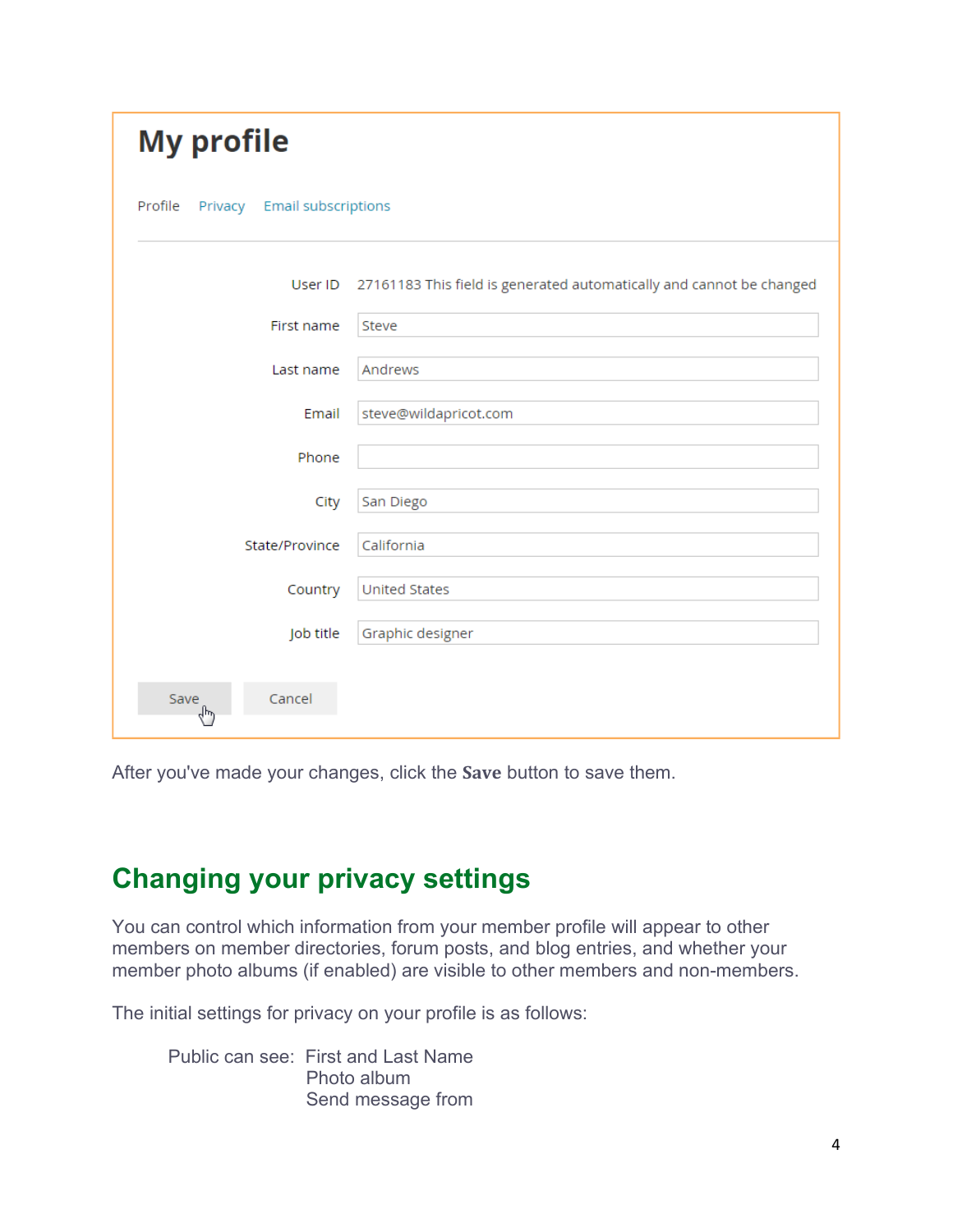Members ONLY can see: Membership Level Email Phone Street Address City, State , Zip

#### CAN BE SEEN ONLY BY ADMIN AND CANNOT BE EDITED User ID How you learned about PPAS Reason for joinng Media Interest Volunteer opportunities

To change your initial privacy settings, click the **Privacy** tab within your member profile then click the **Edit profile** button.

| <b>My profile</b>                                                                                       |         |                |           |
|---------------------------------------------------------------------------------------------------------|---------|----------------|-----------|
| Edit profile<br>My directory profile<br>$\epsilon$                                                      |         |                |           |
| <b>Invoices and payments</b><br><b>Email subscriptions</b><br>Member photo albums<br>Profile<br>Privacy |         |                |           |
| Show profile to others<br>✔                                                                             |         |                |           |
| Details to show<br>(in member directories, forum and blog posts)                                        |         |                |           |
|                                                                                                         | Anybody | <b>Members</b> | No access |
| Photo album                                                                                             | 曲       |                |           |
| $\blacksquare$ Send message form                                                                        | 曲       |                |           |
| <b>P</b> Membership level                                                                               | 4       |                |           |
| User ID $\triangle$                                                                                     |         |                | ×         |

To change the privacy level for an item, click the circle under the appropriate column to limit access to anybody, members only, or no one.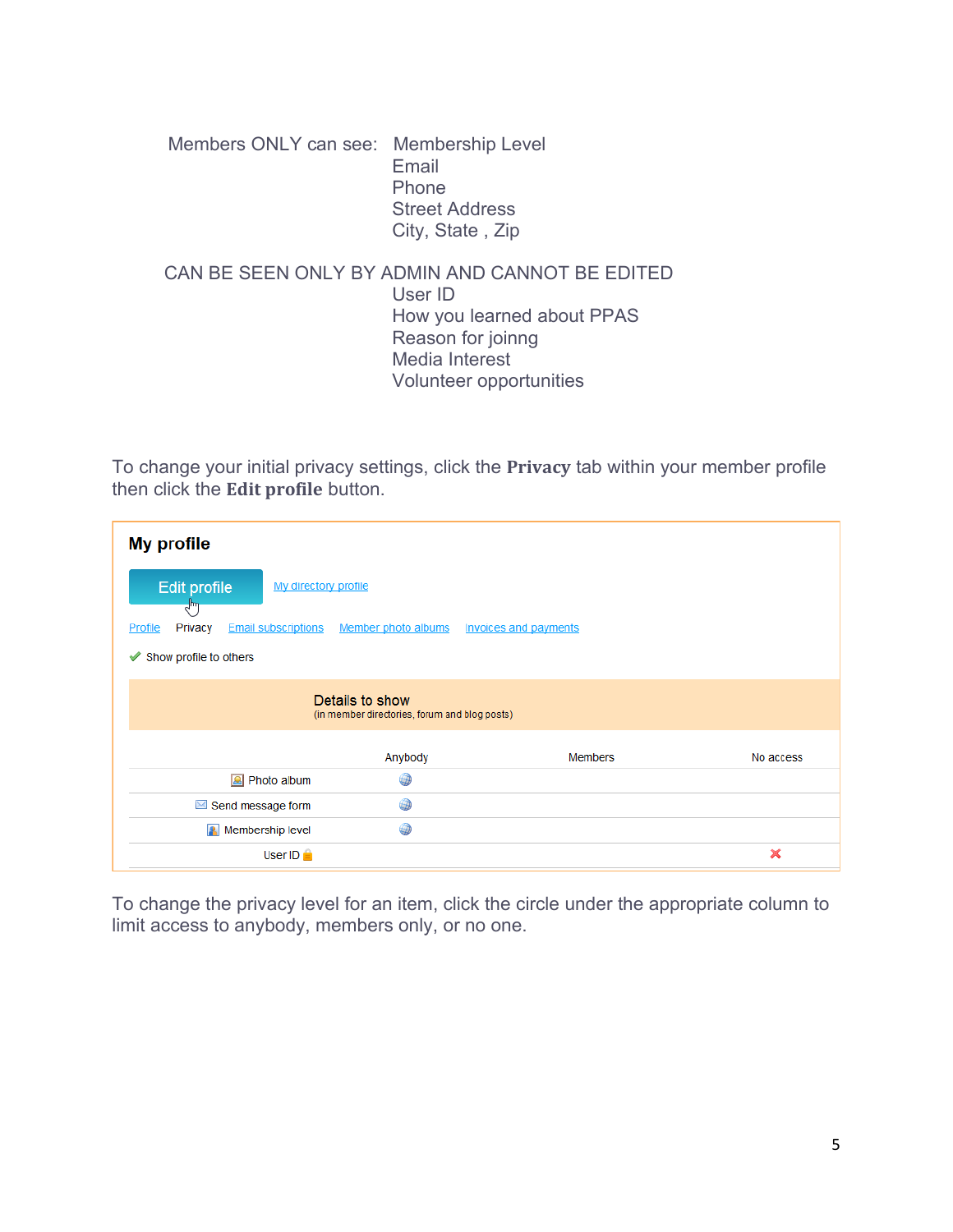| <b>My profile</b>                                |                                                                  |                |            |
|--------------------------------------------------|------------------------------------------------------------------|----------------|------------|
| <b>Email subscriptions</b><br>Privacy<br>Profile |                                                                  |                |            |
| Show profile to others                           |                                                                  |                |            |
|                                                  | Details to show<br>(in member directories, forum and blog posts) |                |            |
|                                                  | Anybody                                                          | <b>Members</b> | No access  |
| Photo album                                      | $\odot$                                                          |                |            |
| Send message form                                | $\circledcirc$                                                   | 0              | ○          |
| <b>A</b> Membership level                        | $_{\circ}$                                                       | ( )            | 0          |
| User ID $\triangle$                              | ∩                                                                |                | $^{\circ}$ |
| First name                                       | $^{\circ}$                                                       | ∩              | 0          |
| Last name                                        | $\circledcirc$                                                   | ( )            | ◯          |
| Organization                                     | $\circledcirc$                                                   |                | ◯          |
| Email $\triangle$                                | ∩                                                                | ∩              | ۰          |
| Phone $\blacksquare$                             |                                                                  |                |            |

### **If you uncheck the Show profile to others option, you won't appear in any member directories.**

Once you are finished changing your privacy settings, click the **Save** button.

# **Setting your email preferences**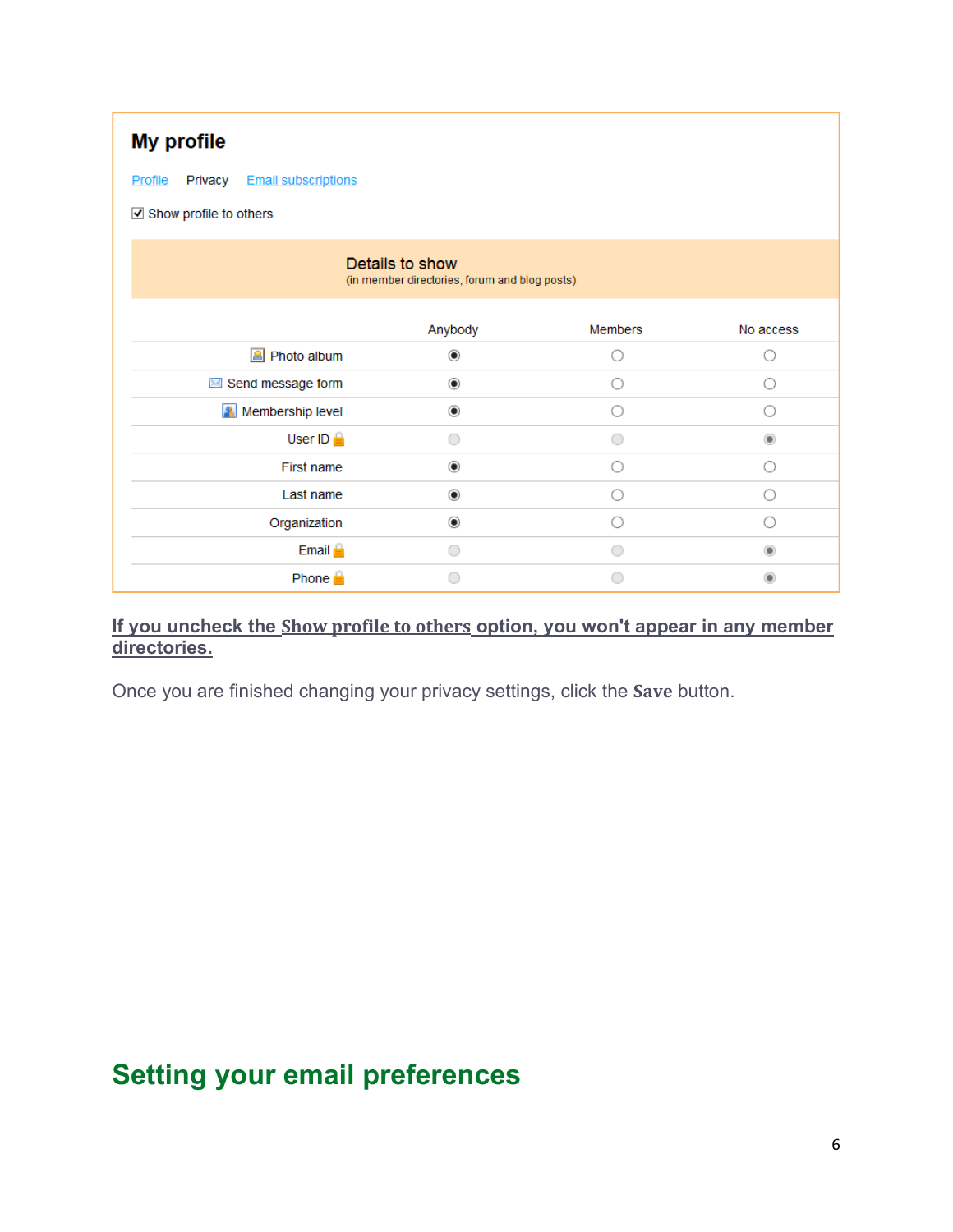From your member profile, you can choose whether you wish to receive emails from PPAS, and if so, which kinds of emails you want to receive. To set your email preferences, click the **Email subscriptions** tab within your member profile then click the **Edit profile** button.

|                  | <b>My profile</b> |                                     |                           |                                                                 |
|------------------|-------------------|-------------------------------------|---------------------------|-----------------------------------------------------------------|
|                  |                   | Edit profile   My directory profile |                           |                                                                 |
| <u>A</u> Profile | Privacy           |                                     |                           | Email subscriptions Member photo albums A Invoices and payments |
|                  |                   |                                     | <b>Membership details</b> |                                                                 |

You can now indicate whether they consent to receive emails from PPAS. If you agree to receive emails, you can then choose the type of message you want to receive. We would recommend you keep the selection made below.

|                                          | <b>Emailing preferences</b>                                                                                                                                                     |
|------------------------------------------|---------------------------------------------------------------------------------------------------------------------------------------------------------------------------------|
| $\circ$                                  | I agree to receive emails from this organization according to my subscription settings<br>I do not wish to receive email blasts and event announcements from this organization. |
|                                          | <b>Subscriptions</b>                                                                                                                                                            |
| Subscribed<br>L <sub>I</sub> ∖Subscribed | Automatic event announcements. Receive advance announcements about upcoming events<br>Mass emails from administrators, such as newsletters and other important notifications    |

There are three types of emails you can control:

- **Event notifications** automatic event emails such as event announcements (sent to people not yet registered) and event reminders (sent to registered attendees only)
- **Manual email blasts** email blasts sent by site administrators
- **Forum subscriptions** if you have already subscribed to discussion forum updates

When you first join, you will have event notifications and email blasts turned on. For forum subscriptions, you can also control how frequently you receive forum update notifications.

After you have made your choices, click **Save**.